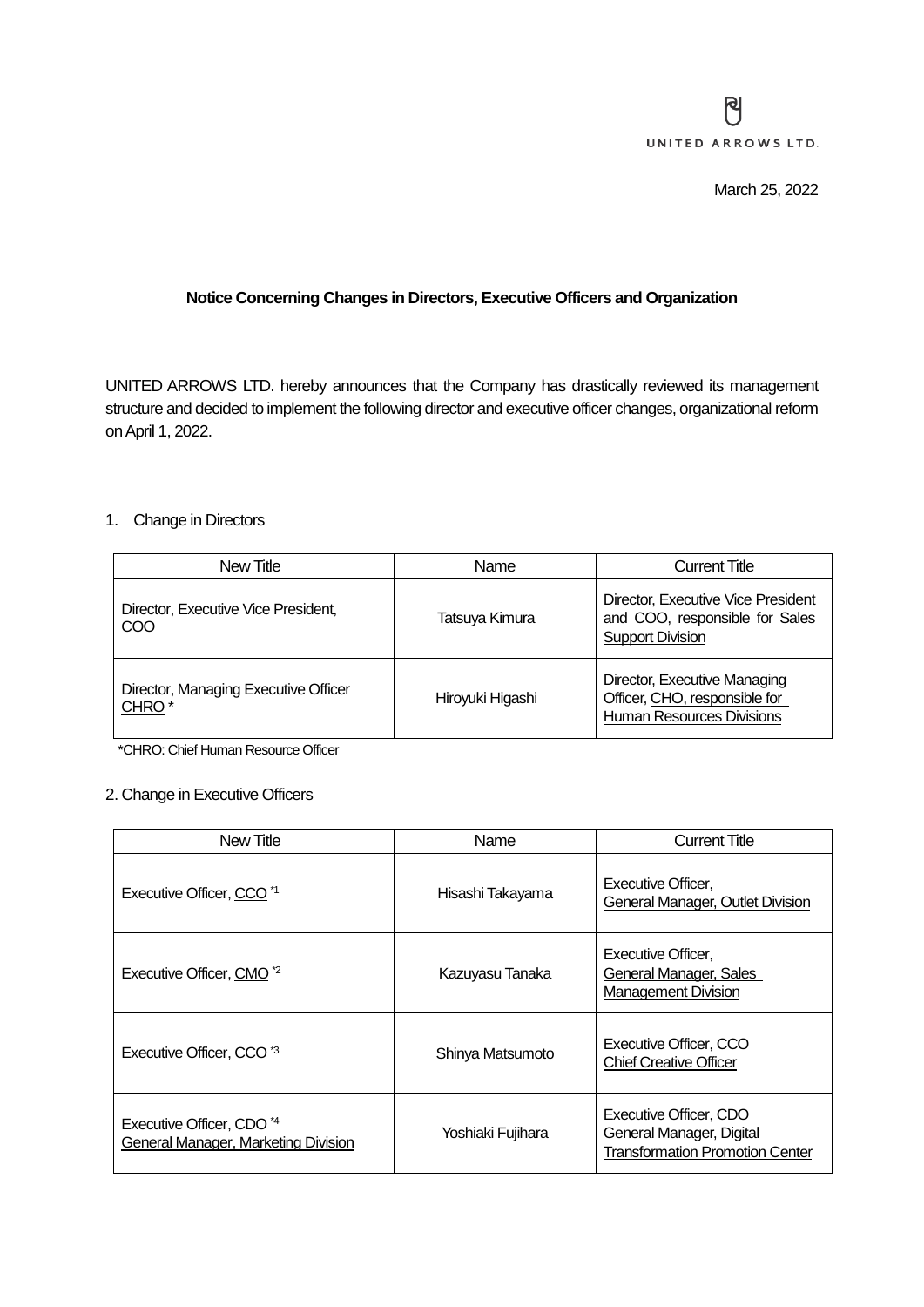Executive Officer, CSO<sup>5</sup> General Manager, Corporate Strategy Division

\*1 CCO: Chief Customer Officer

\*2 CMO: Chief Merchandising Officer

\*3 CCO: Chief Creative Officer

\*4 CDO: Chief Digital Officer

\*5 CSO: Chief Sustainability Officer

## 3. Organizational reform

Background, purpose and overview of the organizational reform

The current medium-term management plan, which ends in the fiscal year ending March 31, 2023, focuses on "Drastically review the revenue structure " and "Regain earnings power." On the other hand, against the background of rapid changes in the times, new challenges have been identified, such as room for further improvement of the organizational structure of the headquarters, personnel measures, and inventory efficiency as well as profitability improvement of main businesses and further promotion of OMO. The Company will conduct a large-scale organizational reform with the aim of addressing these challenges as well.

As to the sales sector, the Company will switch from the existing business unit system to the functional division system, and reorganize the sector into the CX GROUP<sup>\*</sup>, which focuses on sales, the CREATIVE GROUP, which aims to improve product appeal, and the DX Group, which promotes DX and OMO. The purpose of this reorganization is to enhance the expertise of each group and improve operational efficiency by identifying and sharing common operations in each area.

Additionally, the Company will introduce the chief officer system, under which each executive officer is in charge of a clearly defined area and takes company-wide responsibility for a field.

\*CX: Customer experience